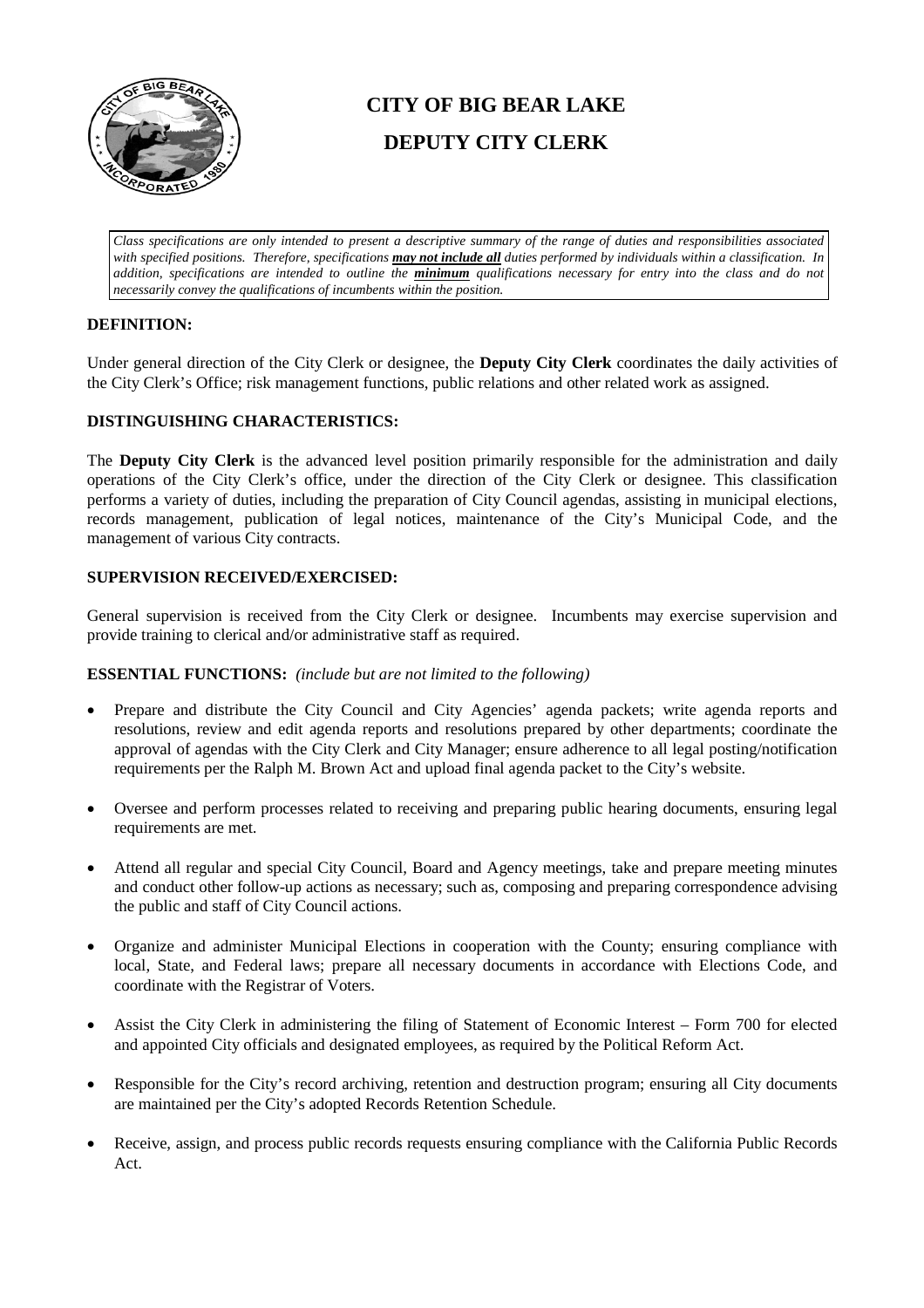## DEPUTY CITY CLERK Page 2

- Write letters in support or opposition of various legislative issues as directed; prepare speeches for elected officials and letters on behalf of the City of Big Bear Lake.
- Notarize documents for the City, staff and public and maintain related files.
- Accept bids and requests for proposals/qualifications and administer the bidding process.
- Assist the City Clerk in coordinating the City's Risk Management program, receive and process subpoenas and claims.
- Prepare draft contracts/agreements, and work closely with the City Attorney's office to ensure all contract language and supporting documentation is in compliance with City policies and applicable laws and provide liability protection, prior to contract execution. Responsible to maintain files of all City contracts and related documents.
- Monitor contracts to ensure compliance with bonds, insurance expirations and contract term requirements.
- Provide coordination and issuance of film permits, in addition to overseeing the promotion of filming in the City.
- Oversee design and content management of the City's website; approve and update modifications to entire site ensuring the content remains up-to-date.
- Schedule and/or oversee the content programming for the City's community television channel; monitor the channel for technical problems and coordinate the correction of issues.
- Attend and participate in professional group meetings; maintain awareness of new trends and developments in the fields related to the City Clerk's Office including elections, records management, FPPC regulations, and changing legislation; initiate and recommend new programs consistent with changing developments.
- Establish and maintain effective working relationships with those contacted in the course of work, including: Council Members, Commissioners, representatives of community organizations, state/local agencies and associations, City management, fellow staff, the media, and the public.
- Perform other related duties as required and necessary for the successful performance of this position.

# **PHYSICAL, MENTAL, AND ENVIRONMENTAL WORKING CONDITIONS:**

Position requires prolonged or intermittent sitting, standing, walking on level, uneven or slippery surfaces, reaching, twisting, turning, kneeling, bending, squatting, crouching and stooping in the performance of daily office activities. The position also requires grasping, repetitive hand movement, and fine coordination in preparing agenda reports and using a computer keyboard. Additionally, the position requires near and far vision in reading correspondence and using a computer, and acute hearing is required when providing phone service and communicating in person. The ability to lift, drag, and push files, paper, and documents weighing up to 25 pounds also is required. The employee may occasionally be required to travel to different sites and locations; when working outdoors the incumbent may encounter extreme weather conditions, including wet, hot, cold, wind, snow, ice, and heavy vehicle traffic. The noise level in the work environment is usually quiet to moderate when indoors and moderate to loud when outdoors.

Some of these requirements may be accommodated for otherwise qualified individuals requiring and requesting such accommodations.